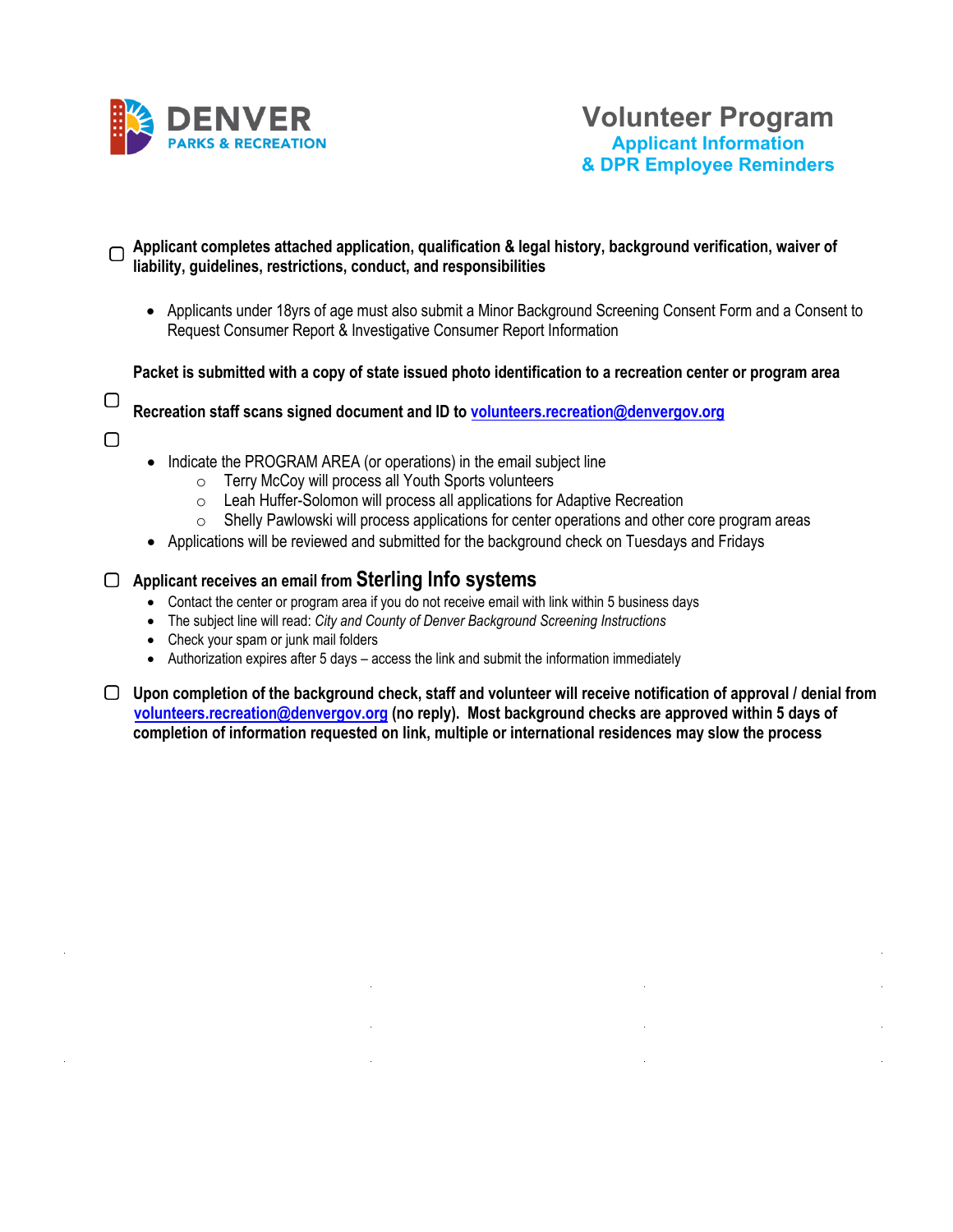

# **Volunteer Program**

**Application & Opportunities**

| <b>Volunteer Applicant Information:</b>          |                    |                                | Date:         |                             |                    |  |
|--------------------------------------------------|--------------------|--------------------------------|---------------|-----------------------------|--------------------|--|
| Last Name (Legal)                                | First Name (Legal) | Middle Name                    | Date of Birth | <b>Primary Phone Number</b> |                    |  |
|                                                  |                    |                                |               |                             |                    |  |
| <b>Street Address</b>                            |                    | City                           |               | <b>State</b>                | Zip Code           |  |
|                                                  |                    |                                |               |                             |                    |  |
| E-mail Address                                   | Alternate Phone #  | Driver's License or Photo ID # |               | <b>State</b>                |                    |  |
|                                                  |                    |                                |               |                             |                    |  |
| <b>Emergency Contact:</b>                        |                    | Relationship:                  |               |                             |                    |  |
| Last Name                                        | <b>First Name</b>  | <b>Primary Phone Number</b>    |               | Alternate Phone Number      |                    |  |
|                                                  |                    |                                |               |                             |                    |  |
| Assignment Preference (complete all that apply): |                    |                                |               |                             |                    |  |
| Check if<br>Dragram area and astivity types      |                    |                                |               |                             | Location or Region |  |

| Check if<br>Interested | Program area and activity types:                                                                                                                                                                                                                                                                     | Location or Region<br>(NE, SE, NW, SW) |
|------------------------|------------------------------------------------------------------------------------------------------------------------------------------------------------------------------------------------------------------------------------------------------------------------------------------------------|----------------------------------------|
|                        | Youth or Adult Sports: Soccer, Volleyball, Basketball, Softball, Baseball, T-Ball, Coach Pitch, Tumbling, Gymnastics,<br>Dodgeball, Kickball, Special Events, etc.                                                                                                                                   | Location<br>(below):                   |
| Preferred<br>Activity: |                                                                                                                                                                                                                                                                                                      |                                        |
|                        | Adaptive Recreation: Inclusion Services for: Trips, Crafts, Social, Sports, Aquatics, Arts, Special Olympics, etc. or to<br>assist individuals with: Physical Rehabilitation, Developmental Disabilities, Physical (Congenital), Mental Illness,<br>Deaf/Hearing Impaired, Chronic Health Conditions | Location<br>(below):                   |
| Preferred<br>Activity: |                                                                                                                                                                                                                                                                                                      |                                        |
|                        | Active Older Adults: Cards & Games, Clubs, Interest Groups, Luncheons, Education, Social Events, Tea Dances,<br>Trips, Pickleball, Wii Tournaments, SilverSneakers. SilverSplash                                                                                                                     | Location<br>(below):                   |
| Preferred<br>Activity: |                                                                                                                                                                                                                                                                                                      |                                        |
|                        | Operational Support: Light Maintenance & Custodial, Set-up & Break-down, Customer Service, Community Outreach,<br>Advisory Committees, Greeting Public, Answering Phones, Directing Traffic                                                                                                          | Location<br>(below):                   |
| Preferred<br>Activity: |                                                                                                                                                                                                                                                                                                      |                                        |
|                        | Arts & Culture: Drawing, Painting, Ceramics, Pottery, Sewing, Quilting, Knitting, Ornament or Card Making, Line or<br>Ballroom Dance, Special Events, etc.                                                                                                                                           | Location<br>(below):                   |
| Preferred<br>Activity: |                                                                                                                                                                                                                                                                                                      |                                        |
|                        | Fitness: Group or Personal Training, Boot Camps, Aerobics, Yoga, Zumba, Core Fitness, Circuit Training, Wellness<br>Checks, Education or Special Events, etc.                                                                                                                                        | Location<br>(below):                   |
| Preferred<br>Activity: |                                                                                                                                                                                                                                                                                                      |                                        |
|                        | Youth Camps & Events: Holiday Parties, Kidwatch Childcare, Day / Summer Camps, Youth Game Nights, Gym<br>Games, Crafts, Wii, Karaoke, Tutoring, Reading, Trips, Special Events, etc.                                                                                                                 | Location<br>(below):                   |
| Preferred<br>Activity: |                                                                                                                                                                                                                                                                                                      |                                        |
|                        | Aquatics: Water Walking, Aqua-Aerobics, Swim Lessons, Stroke Improvement, Lifeguarding, Swim Coach, Stroke<br>Judge, Heating Assignment, Timers, Awards, Set-up & Break-down or Special Events, etc.                                                                                                 | Location<br>(below):                   |
| Preferred<br>Activity: |                                                                                                                                                                                                                                                                                                      |                                        |
|                        | Outdoor Recreation: Environmental Education, Genesee Ropes Course, Ruby Hill Railyard, Fishing, Hiking,<br>Snowshoeing, Skiing, Snowboarding, Teambuilding, Special Events, etc.                                                                                                                     | Location<br>(below):                   |
| Preferred<br>Activity: |                                                                                                                                                                                                                                                                                                      |                                        |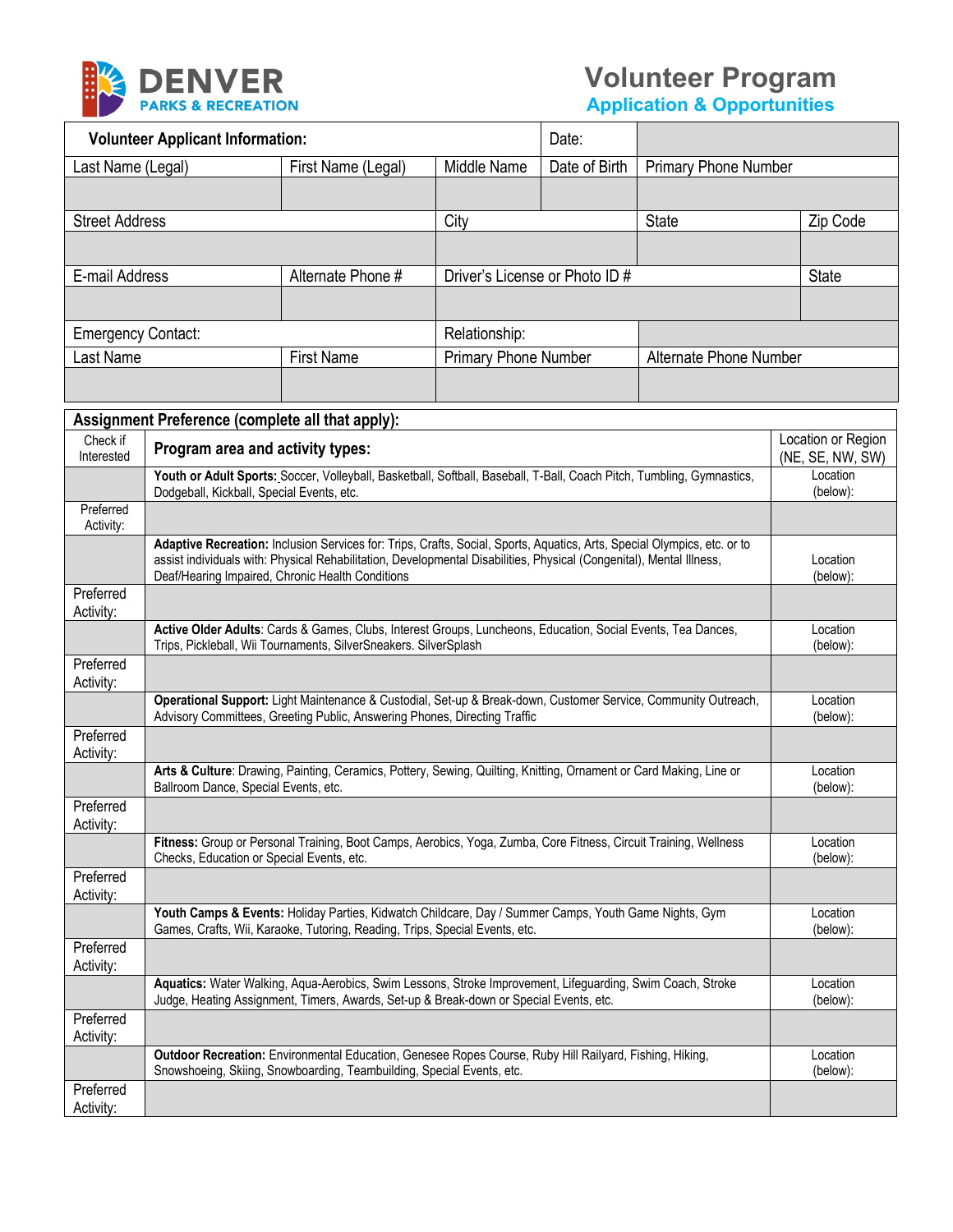

# **Volunteer Application Background Verification, Waiver of Liability Qualifications & Certifications**

### **Initial Acknowledgement of Certification, Authorization & Background Verification Information**

- I certify that all statements in my application and any other information (including that submitted via the electronic background check verification process) I have (or will) submit for a volunteer position with the Department of Parks and Recreation (DPR) or the City and County of Denver (CCD) as well as all oral statements that I have made to any representative of DPR or the CCD are true, complete and correct to the best of my knowledge and belief. I understand and agree that ALL statements may be investigated.
- I understand that the link to the electronic background check verification will expire in 5 days and must be completed in a timely manner and that I am not eligible to volunteer until I have received approval fro[m volunteers.recreation@denvergov.org](mailto:volunteers.recreation@denvergov.org) (no reply).
- I understand that any falsification or omission of information discovered at any time during the selection process or during subsequent assignments, may bar me from consideration, or if I have been instated as a volunteer, may cause removal from my volunteer position. In order to facilitate a search for information, I hereby confirm the information provided on the application is true and correct.
- I hereby authorize the DPR or CCD, during the application process or during the course of any subsequent assignments with DPR or CCD, to obtain information from any source as to my education, experience, qualifications, driving record, criminal history or any other aspect of my background, as such information relates to the position for which I am being considered, or in which I may be assigned. I release and waive any claim or cause of action against any person responding to inquires authorized herein, and against the DPR or CCD in making such inquires. A photocopy of this certification, authorization and waiver shall be as valid as the original.

#### **Initial Acknowledgement of Release and Waiver of Liability: In consideration of being allowed to volunteer for CCD or DPR:**

- I certify that I am able to perform the assignments associated with the volunteer position for which I am applying and I understand the inherent risks associated with acting as a volunteer including the risk of physical injury or death. I further understand that I risk aggravating any preexisting physical condition I may have in the performance of these services. I acknowledge and understand that the use of appropriate protective equipment may be required (by assignment) and that while it is designed to reduce the risk of injury, may not prevent all injuries and there is no guarantee for my safety.
- I understand that while my volunteer services will be at the direction of DPR, its officers and employees, I am nevertheless not an employee of the CCD within the meaning of the Colorado Workers Compensation Act at the time of my performance of volunteer services. I further understand that no employee/employer relationship is created and that no compensation or promise of future paid employment will result. I acknowledge that the volunteering of time and/or services does not constitute employment for the purposes of the Workers' Compensation Act of Colorado and acknowledge that I am not entitled to benefits pursuant to said Act.
- In consideration of the CCD allowing me to participate as a volunteer, I waive and discharge the CCD and its respective employees, agents, representatives, officers, directors, and any associated or sponsoring agencies and entities from any and all liability to me or my personal representatives, assigns, heirs, children, dependents, spouse and relatives for any and all liabilities, claims, liens, actions, causes of action, losses, judgments, costs or expenses, demands or damages of any nature whatsoever (including, without limitation, interest, penalties, reasonable attorneys' fees and disbursements) that are caused by or arise from the theft, damage or loss of personal property, or for injury (including death) regardless of the cause(s) of such injury, loss or damage. I assume all risks associated with participation as a volunteer and specifically waive any liability for injuries that may result from negligence or carelessness of volunteers, city officers / employees, or the public.
- I understand that photographs or video/audios recorded during my service or during participation in any DPR activity or on any DPR managed property belongs to the CCD and may be used at its discretion. I understand that DPR may share DPR volunteer contact information with other departments, agencies, or associations if these groups have similar volunteer opportunities available. I understand that my participation as a volunteer in this activity is purely and solely voluntary and that I am not an employee, contractor, or representative of the CCD.

#### **Qualifications**

List ALL applicable skills and experience (ie: bilingual, coaching / instruction, customer service, custodial, horticulture) Please list specific sport(s), media (drawing, ceramics), skill (drama, dance, bingo), customer service (phone, sales), etc.):

List ALL certifications and trainings (ie: First Aid, CPR, ACE, NYSCA, WSI, etc.):